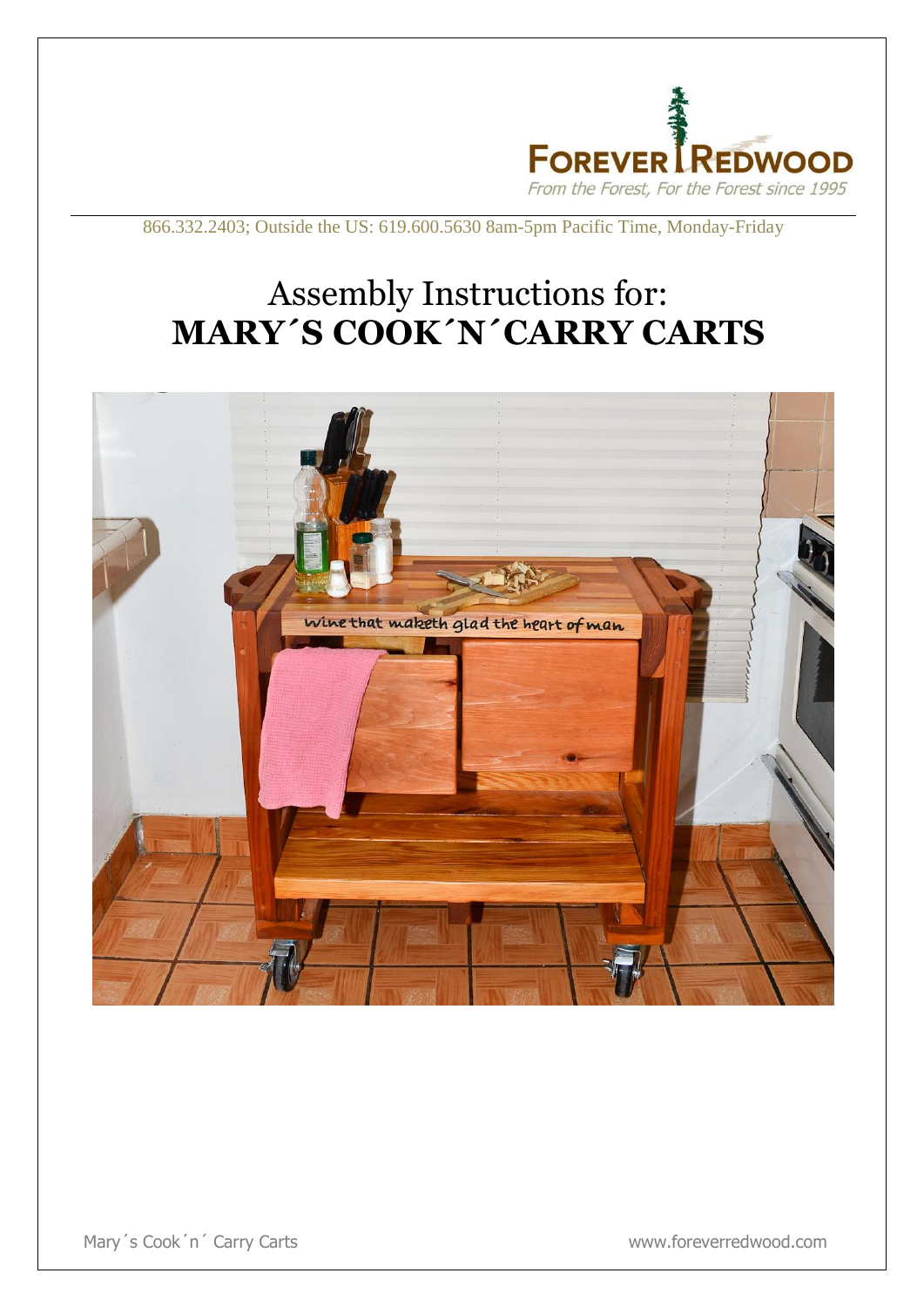## **CONTENT OF BOXES**

| Quantity       | Description                                     | Drawing |
|----------------|-------------------------------------------------|---------|
| $\mathbf{1}$   | Top                                             |         |
| $\mathbf{1}$   | Floor                                           |         |
| $\overline{2}$ | Side Walls                                      |         |
| $\mathbf 1$    | <b>Back Wall</b>                                |         |
| $\overline{2}$ | Shelves                                         |         |
| 12             | 2 1/2" x 5/16" Carriage Bolts, Washers and Nuts |         |
| 12             | 3" x 5/16" Carriage Bolts, Washers and Nuts     |         |
| 8              | 4" x 5/16" Carriage Bolts, Washers and Nuts     |         |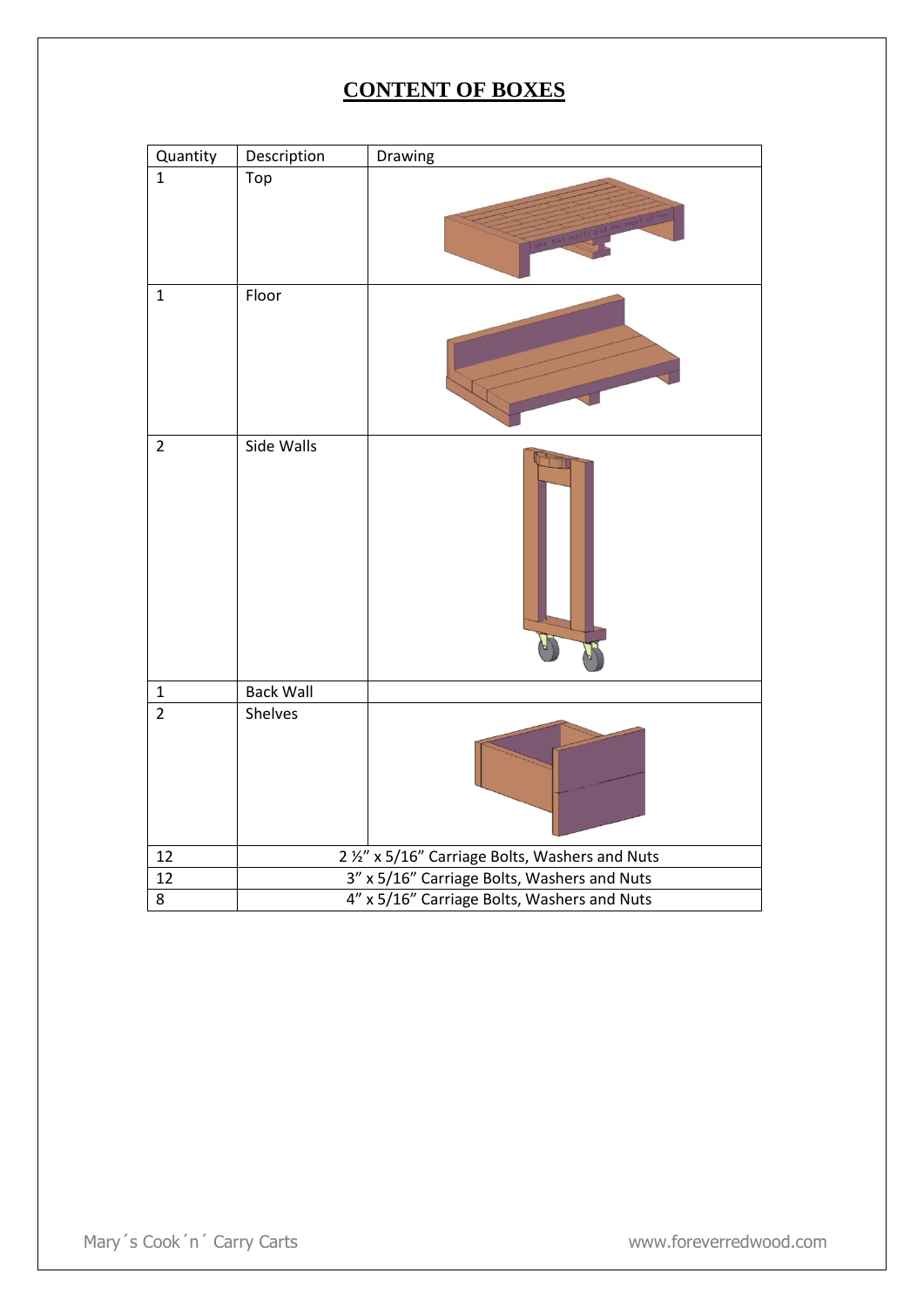## **ASSEMBLY INSTRUCTIONS**

Thank you for purchasing Forever Redwood patio furniture. Forever Redwood is built by Old-Growth Again Restoration Forestry (OGA). OGA is dedicated to restoration forestry. Sales of patio furniture finance our restoration work in California redwood forestlands.

**Tools required**: ½-inch ratchet and a mallet or small hammer.

The parts that go together have the same numbers written next to the predrilled holes they attach to. Align the parts with the numbers as shown for ease of reference.

**Step 1:** Attach side to bottom shelf with to bolts (3  $\frac{1}{2}$  x 5/16"), washers and nuts. Make sure the numbers written next to the predrilled holes match. Tap in the carriage bolts all the way into the wood so that it is "set" into the wood. Then insert the washer and nut and tighten lightly with a ½- inch ratchet. The bolts should tap into their holes. If you have to force a bolt, the piece is probably on the wrong side, is not aligned properly or is turned around. Do not over tighten or you'll crush the redwood and weaken the swing's strength. Repeat this step with the other side.